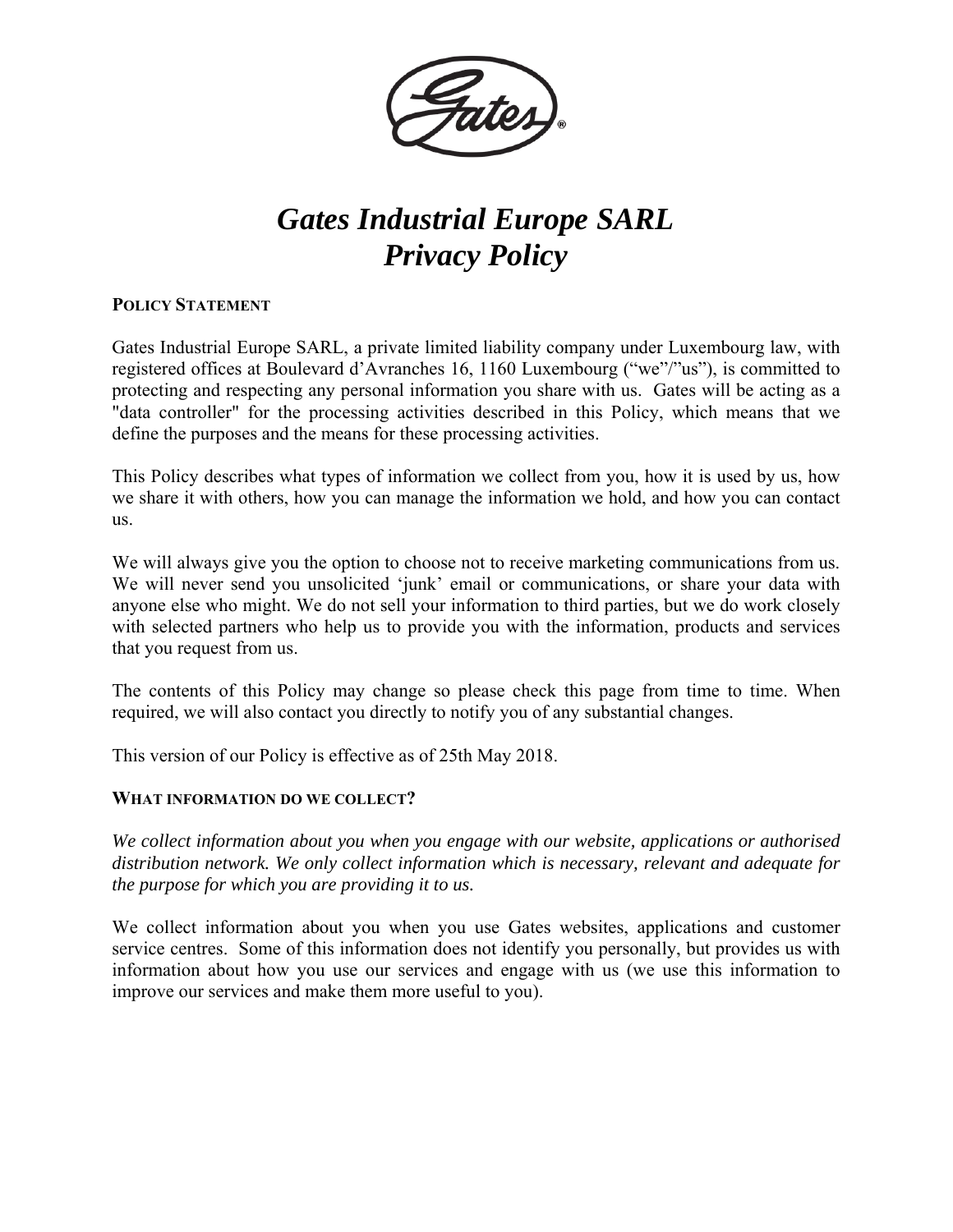

The information we collect includes some or all of the following:

- 1. Where you engage us in a business context, we may collect your job title, company contact details (including email addresses), and company details (some of which we may obtain from an online or public business directories);
- 2. The date and time you used our services;
- 3. The pages you visited on our website and how long you visited them;
- 4. Your IP address;
- 5. The internet browser and devices you are using;
- 6. Cookies, Pixels or Beacon information (for more information please see our Cookie Policy);
- 7. The website address from which you accessed our website;
- 8. Voice recordings of calls you make to our customer service centre; and
- 9. Any information within correspondence you send to us.

# **HOW DO WE USE THIS INFORMATION?**

*Gates will only process information that is necessary for the purpose for which it has been collected. You will always have the option to choose not to receive marketing communications from us (and you can withdraw any previous consent or object at any time). We will never send you unsolicited 'junk' email or communications, or share your personal information with anyone else who might.*

There are various ways in which we may use or process your personal information. We list these below:

# **Contractual performance**

We may use and process your personal information where this is necessary to perform a contract with you and to fulfill and complete your orders, purchases and other transactions entered into with us (or one of our authorised repairers or selected partners).

# **Consent**

Where you have provided your consent, we may use and process your information to:

- 1. Contact you from time to time about promotions, events, products, services or information which we think may be of interest to you (don't worry, we won't bombard you);
- 2. The placement of non-essential cookies when you visit our website (see Cookie Policy for more information).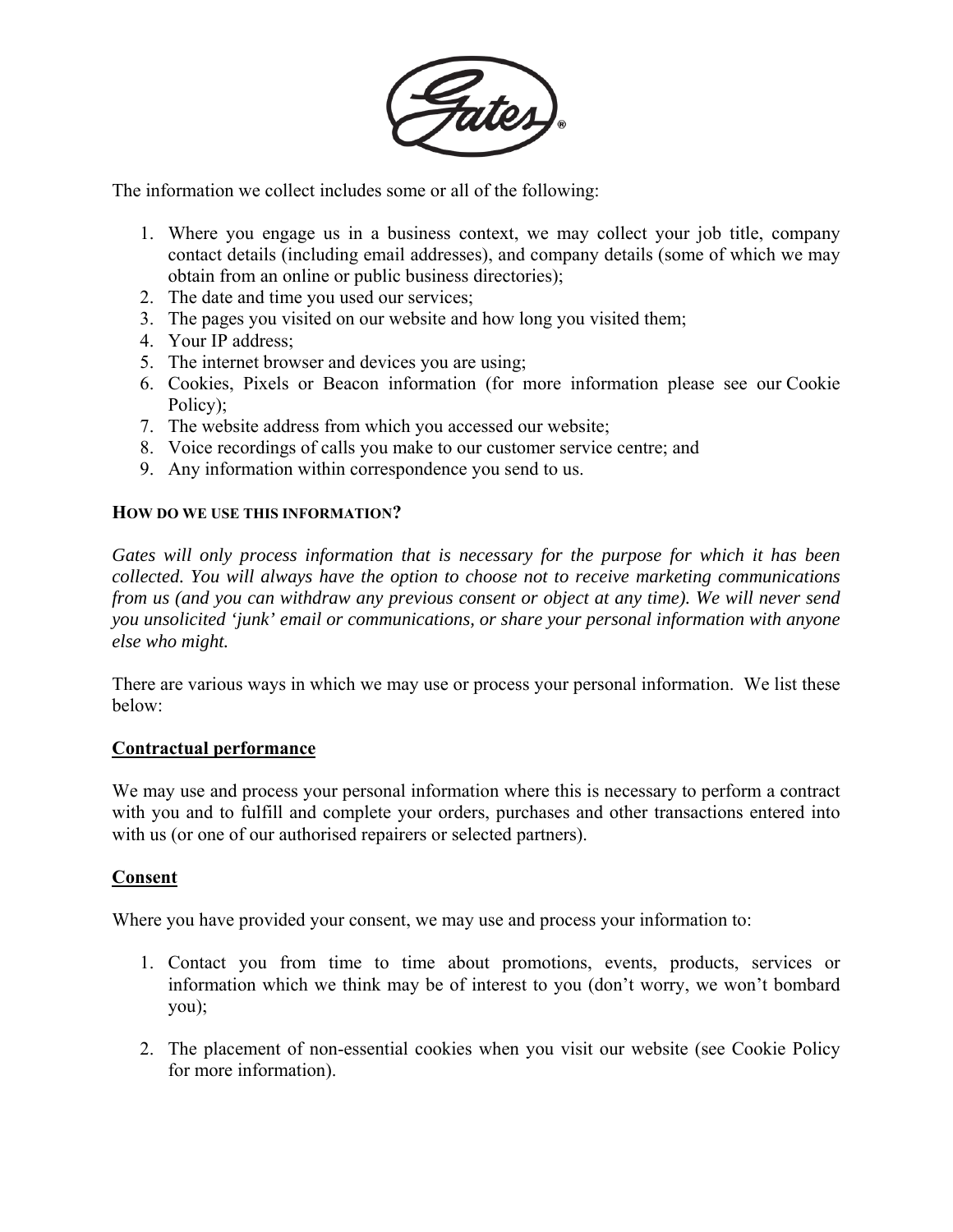

You can withdraw your consent at any time by contacting us on the details provided within the "How can I manage the information we hold about you" section below or, in relation to any marketing messages you receive, by using the unsubscribe option included in those messages.

# **Legitimate interests**

We may use and process your personal information as set out below where it is necessary for us to carry out activities for which it is in our legitimate interests as a business to do so.

*Processing necessary for us to support customers with sales and other enquiries*:

- 1. To respond to correspondence you send to us and fulfill the requests you make to us (for example: service requests, brochure requests or information about specific products);
- 2. To analyse, evaluate and improve our products and services so that your visit and use of our website, applications, customer service centre and authorised distribution network are more useful and enjoyable (we will generally use data amalgamated from many people so that it doesn't identify you personally); and to provide service, maintenance and warranty information and reminders, unless you object;
- 3. To undertake market analyses and research (including contacting you with customer surveys) so that we can better understand you as a customer and provide tailored offers, products and services in which we think you will be interested. We will only send marketing communications to you if you have provided your consent for us to do so or if a legal exemption applies; and
- 4. For product development purposes (for example, to improve product quality, performance and safety).

# *Processing necessary for us to promote our business, brands and products and measure the reach and effectiveness of our campaigns:*

- 5. To contact our existing clients from time to time with marketing information (unless you object). In relation to any such information we send by email or SMS, we will include an option allowing you to object to receiving future messages by unsubscribing;
- 6. To identify and record when you have received, opened or engaged with our website or electronic communications (please see out Cookie Policy for more information);
- 7. To administer competitions and promotions that you enter with us from time to time and to distribute prizes;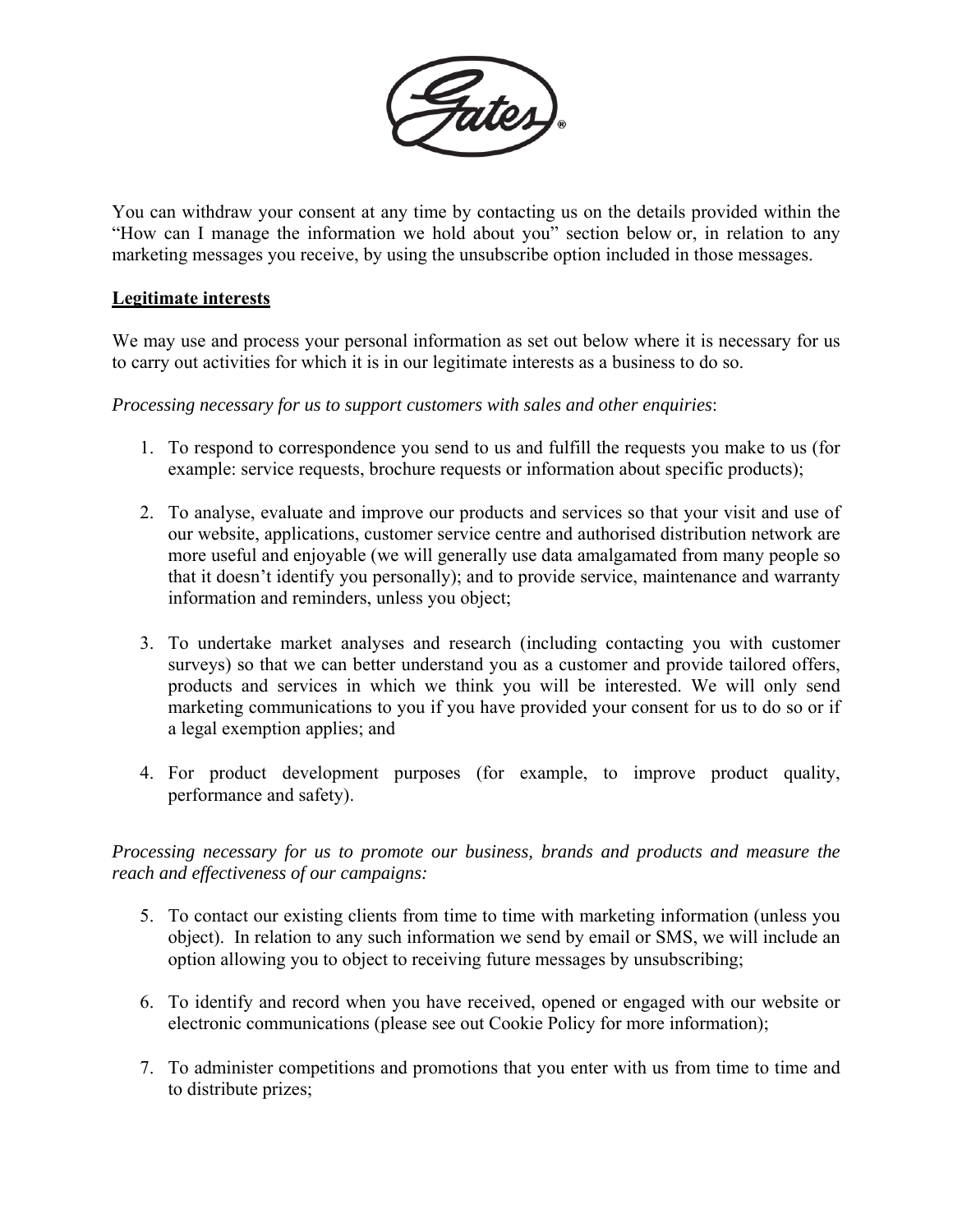

- 8. To verify the accuracy of information that we hold about you and create a better understanding of you as a customer;
- 9. For network and information security purposes i.e., in order for us to take steps to protect your information against loss, damage, theft or unauthorised access;
- 10. To comply with a request from you in connection with the exercise of your rights (for example, where you have asked us not to contact you for marketing purposes, we will keep a record of this on our suppression lists in order to be able to comply with your request); and
- 11. To inform you of updates to our terms and conditions and policies.

# **Legal obligation**

We may process your personal information to comply with our legal requirements.

# **Vital interest**

Sometimes we will need to process your personal information to contact you if there is an urgent safety or product recall notice and we need to tell you about it.

# **HOW DO WE SHARE THIS INFORMATION?**

*We do not sell your information to third parties, but we do work closely with our authorised distribution network and with third party suppliers who fulfill business activities for us (e.g. marketing, events and market research, etc.).* 

We may share your personal data with other Gates entities. We may also engage subcontractors ("processors"), who will only process your personal data as per our instructions for one or more of the purposes mentioned in this Policy. We will always make sure that contractual safeguards are in place. If we need to transfer your personal data outside of the European Economic Area, we will make sure the data is only transferred to countries with an adequate level of data protection, or that appropriate safeguards are taken to guarantee an adequate level of data protection. If you want more information on those appropriate safeguards (or you want a copy thereof), you can send an email to  $\text{privacy}(a)$  gates.com.

#### **HOW LONG DO WE KEEP YOUR INFORMATION?**

*We will not hold your personal information in an identifiable format for any longer than is necessary. If you are a customer or otherwise have a relationship with us, we will hold personal information about you for a longer period than if we have obtained your details in connection with a prospective relationship.*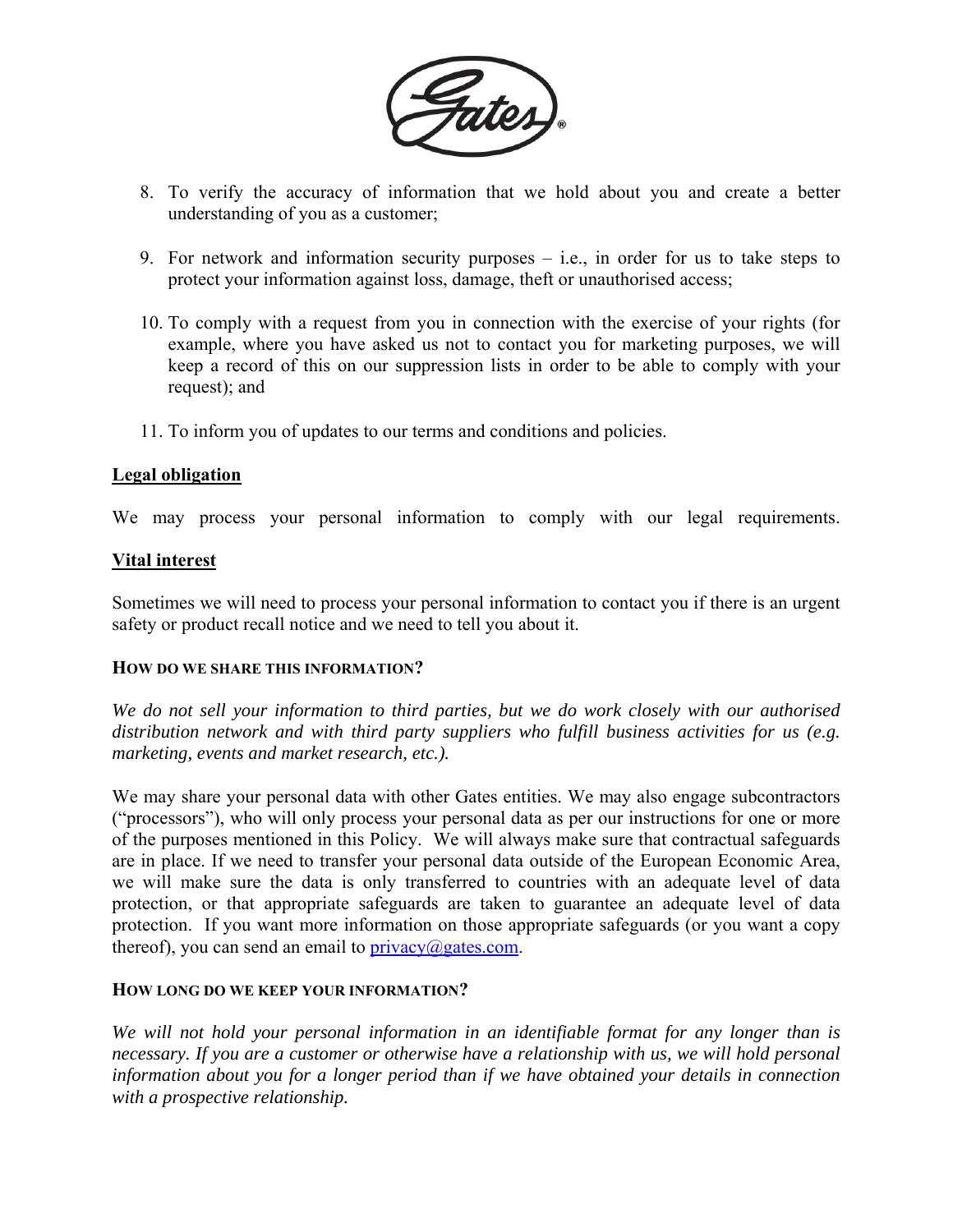

Gates has published a data retention and data retention schedules policy. In case you have any further questions on the data retention periods relevant for your personal data, you can always contact us at:  $\text{privacy}(a)$  gates.com.

### **HOW CAN YOU MANAGE THE INFORMATION WE HOLD ABOUT YOU?**

*You have the right as an individual to access your personal information we hold about you and make corrections, if necessary. You also have the right to withdraw any consent you have previously given us and ask us to erase information we hold about you. You can also object to us using your personal information (where we rely on our business interests to process and use your personal information).* 

You have a number of rights in relation to your personal information under data protection law. In relation to most rights, we will ask you for information to confirm your identity and, where applicable, to help us search for your personal information. Except in rare cases, we will respond to you within 30 days after we have received any request (including any identification documents requested).

You have the right to:

- 1. Ask for a copy of the information that we hold about you;
- 2. Correct and update your information;
- 3. Withdraw your consent (where we rely on it). Please see further How do we use this information above;
- 4. Object to our use of your information (where we rely on our legitimate interests to use your personal information) provided we do not have any continuing lawful reason to continue to use and process the information. When we do rely on our legitimate interests to use your personal information for direct marketing, we will always comply with your right to object;
- 5. Erase your information (or restrict the use of it), provided we do not have any continuing lawful reason to continue to use and process that information; and
- 6. Transfer your information in a structured data file (in a commonly used and machine readable format), where we rely on your consent to use and process your personal information or need to process it in connection with your contract.